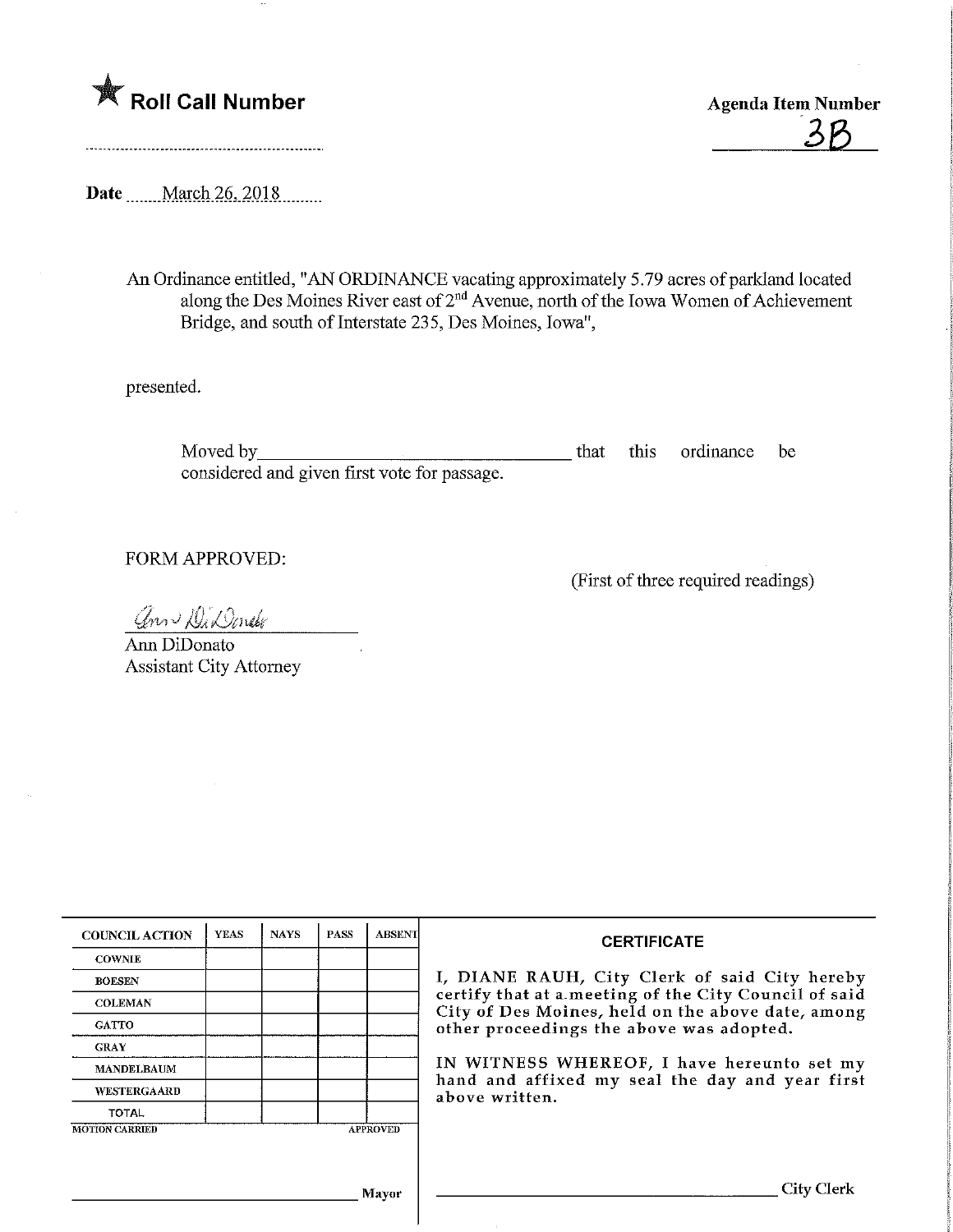Prepared by: Ann DiDonato, Assistant City Attorney, 400 Robert D. Ray Drive, Des Moines, Iowa 50309 (515) 283-4130 Retom to: City Clerk's Office, 400 Robert D. Ray Drive, Des Moines, Iowa 50309

3&

ORDINANCE NO.

AN ORDINANCE vacating approximately 5.79 acres of parkland located along the Des Moines River east of 2<sup>nd</sup> Avenue, north of the Iowa Women of Achievement Bridge, and south of Interstate 235, Des Moines, Iowa.

WHEREAS, all prior requirements of law pertaining to the vacation of public right-of-way have been fully observed; and

WHEREAS, it is desirable that the public right-of-way herein described be vacated;

NOW, THEREFORE, BE IT ORDAINED by the City Council of the City of Des Moines, Iowa:

Sec. 1. That approximately 5.79 acres of parkland located along the Des Moines River east of  $2<sup>nd</sup>$ Avenue, north of the Iowa Women of Achievement Bridge, and south of Interstate 235, Des Moines, Iowa, more specifically described as follows, be and is hereby vacated.

ALL OF BLOCK H, RIVER HILLS PLAT ONE, AN OFFICIAL PLAT;

AND

A PART OF THE SOUTHEAST QUARTER (SE 1/4) OF THE NORTHEAST QUARTER (NE %) OF SECTION 4, TOWNSHEP 78 NORTH, RANGE 24 WEST OF THE 5TH P.M., AND BEING MORE PARTICULARLY DESCRIBED AS FOLLOWS: BEGINNING AT THE SOUTHEAST CORNER OF SAID BLOCK H OF SAID RTVER HILLS PLAT ONE; THENCE NORTHEASTLY ALONG THE EAST LINE OF SAID BLOCK H TO A POINT ON A NORTH LINE OF SAID BLOCK H, SAID POINT ALSO BEING THE NORTHEAST CORNER OF SAID BLOCK H; THENCE EASTERLY ALONG THE EASTERLY EXTENSION OF SAID NORTH LINE OF SAID BLOCK H TO THE WEST BANK OF THE DES MOINES RJVER; THENCE